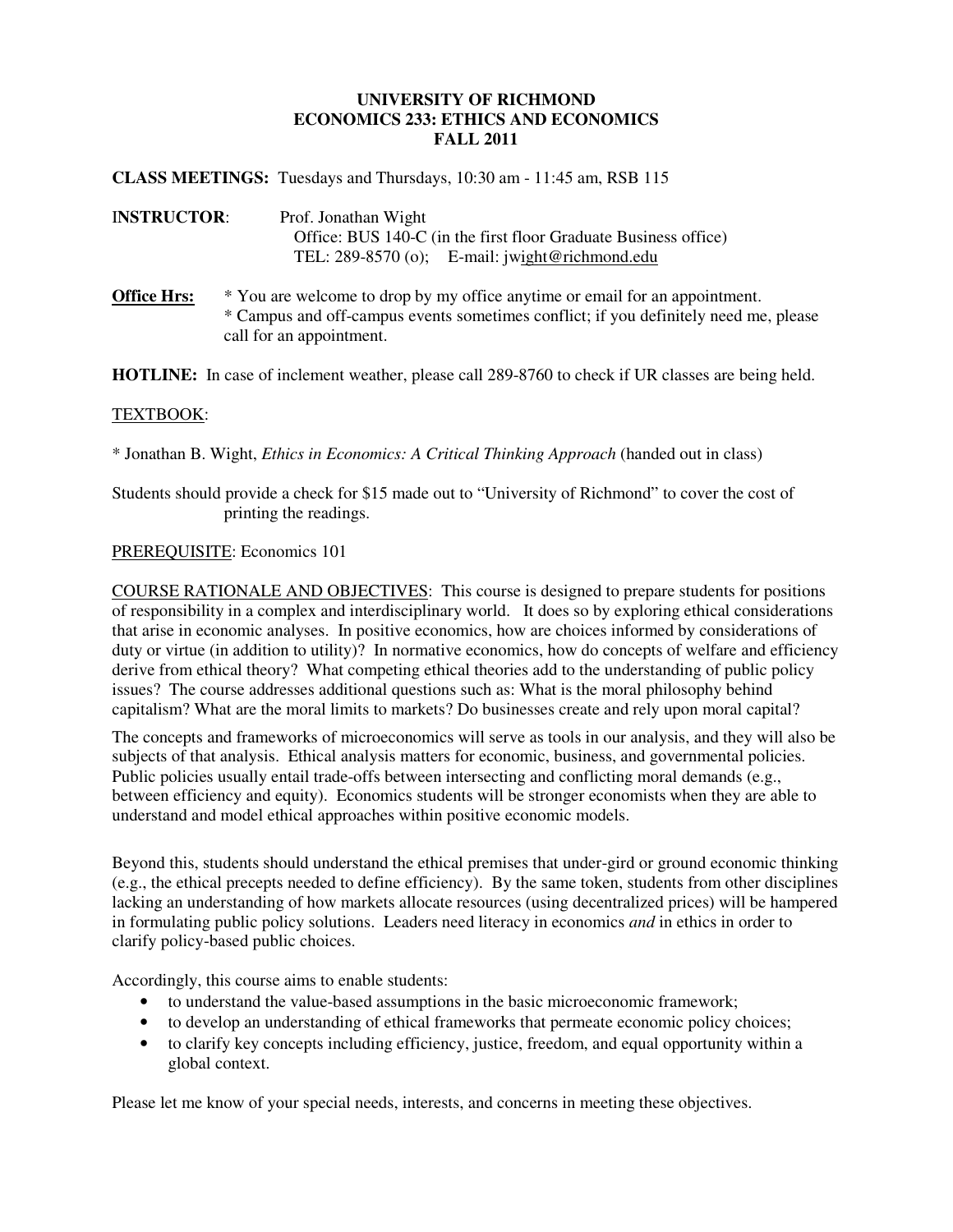GRADES: The following weights apply:

| Class participation:        | $15\%$ |
|-----------------------------|--------|
| <b>Short Journal Papers</b> | $10\%$ |
| Mid-term exam:              | 35%    |
| <b>Oral Presentation</b>    | 10 $%$ |
| Final project               | 30 %   |
|                             | 100%   |

*Participation:* This course will build upon class participation, which includes attendance, discussion, and the critical analysis of readings. In order to encourage students to come prepared for thoughtful discussion, occasional quizzes on readings may be given. To receive maximum class participation points, please arrive on time and be prepared to participate. A seating chart will be made so we can take roll quickly. Students arriving late may request partial credit by seeing me after class. Excessive tardiness or absences will result in a geometrically reduced grade. (Please make your travel plans for school breaks accordingly.)

Please show consideration to others by showing up on time. Refrain from eating or engaging in private conversations while class is in session. Treat others with courtesy and respect when discussing their ideas. If something concerns you, please let your instructors know – your help and insight can make this a better class than it otherwise would be.

Please do not operate cell phones, laptops or other electronic devices while in class. Class time is for discussion, debate, and thinking. Print any PowerPoints or other items ahead of time that you may need for the class.

*Expectations:* This course requires consistent and substantial effort. While students may have the misconception that a 200-level class is "easy," in economics a 200-level designation signifies only the required prerequisites. All courses are expected to be challenging. If you are willing to work hard and are curious about the world, this class is a good fit for you. Do not expect to find simple answers: the process of economic and ethical analysis is complex, requiring different layers of analysis. To be successful in this course you should expect to devote no less than  $10 - 14$  hours each week in class, reading and studying the material, and preparing assignments. Of course, inputs of time can be misleading, since *quality* of study time is equally important as the number of hours multitasking.

JOURNAL writing: On the dates shown on the syllabus, you will be asked to prepare a journal entry, which requires reflection and analysis of the assigned readings. On some days, your journal takes the form of a discussion question and answer. A good discussion question should cause your fellow students to think, not simply repeat the content. "*Why*" type questions are more effective at stimulating discussion; "*what*" type questions are generally descriptive in nature and should be avoided. Hence, a good discussion question generates reflection. Avoid simply regurgitating the content.

Journals should be about 1/2 to 1 typed pages (double spaced). Journal grading is on a 4 point scale: 4=Exceptional (rare); 3=Very Good; 2=Good; 1=Poor; 0=Not acceptable.

Oral Presentation: Each student will give an 8-10 minute presentation on your research project. The assignment of dates and the order of presentations will be determined by the overlap of topics. Oral presentations begin November 15, however, you should schedule an appointment with a Speech Consultant well before this date.

Note #1: Every student is **required** to do a formal practice session with a Speech Consultant prior to your class presentation. Even though you may be an excellent public speaker, you can always get better. (Any student who skips this session or does paltry preparation for it is wasting our time. The penalty will be loss of half of a letter grade on the oral presentation, i.e., a B- rather than a B grade.)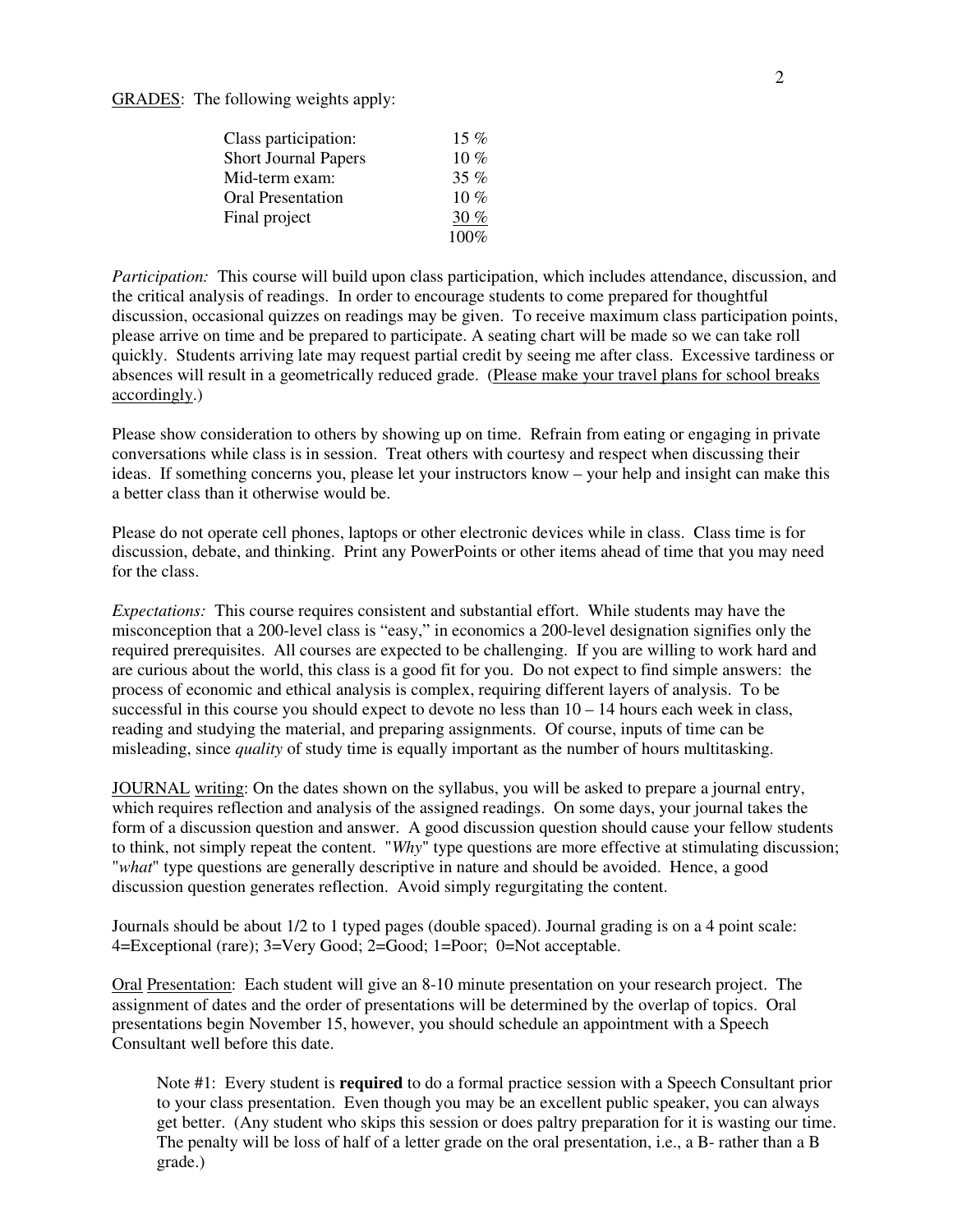Note #2: **Attendance is mandatory** on all oral presentation dates, whether or not you are presenting. Students who fail to show without pre-authorized official absence will receive a dramatically reduced participation grade. Students who fail to participate actively by engaging and asking questions will also receive an appropriate grade.

Note #3: You should mainly present extemporaneously without reading your notes or slides. This allows you to have great eye contact and to connect *expressively* with the class and professor. *Modulate* your voice to show enthusiasm and to create emphasis. These items will be part of your presentation grade. On completion of your presentation, you will be subject to energetic follow-up questioning.

Note #4: **By 3 pm** on the day *before* your talk, please provide me with an electronic link to a timely short news article on your topic, which I will pass on to other students. **By 9 a.m.** on the day of your talk, please send me any PowerPoint slide show that you plan to use.

Note #5: The dress code for all presenters is "business casual." See: http://www.career.vt.edu/JobSearchGuide/BusinessCasualAttire.html

**Presentation Grading criteria:** creativity and cogency in analysis; citation to concepts and issues from our texts and course coverage; article selection; delivery (speak slowly and with emphasis on key points); and poise, including eye contact with the class/professor.

*Written Work:* Written work includes periodic journal entries and a final research project. More instructions will be provided in class for the final project. Please follow these requirements on all written work:

*Format.* All work is due in **hard copy** at the start of the class period due; late submissions will be accepted with a reduced grade. All submitted work should be typed and double-spaced, in 12 point Times New Roman font with one-inch margins on each side. Please do NOT email work to me unless specifically requested to do so. No cover page please.

*Proper Citations*. **All ideas must have appropriate attribution.** Good writing entails the careful citation of all sources *using a proper citation format*. Use the Chicago reference style, or some other system, and be consistent. For manuals of style, please consult the following for both print and electronic sources:

http://library.richmond.edu/help/citing/index.htm

*Overall Evaluation*. An "A" grade reflects mastery of material, excellent writing, and a thoughtful analysis *beyond* what we did in class; a B reflects solid work that reflects mastery of key material from class and readings; a C reflects adequate understanding of material and performance.

*Deadlines*. All graded materials should be taken or submitted at the stated time unless you have a valid university excuse (death in immediate family, illness requiring you to seek a doctor's care, etc). Unless circumstances preclude it, advance notice is requested. No make-ups are given for class participation activities; students with a valid excuse will receive a heavier weight on other assignments. Assignments turned in after the deadline may be accepted with a reduced grade. My sympathy goes out to those who fall victim to a computer crash. However, no extension of time is granted for computer glitches. While you cannot anticipate a crash, you can reduce its serious consequences by making frequent back-up copies as you work, and by not waiting until the last minute to get assignments done.

If you experience difficulties, do not hesitate to consult with me. There are also other resources on campus offering support: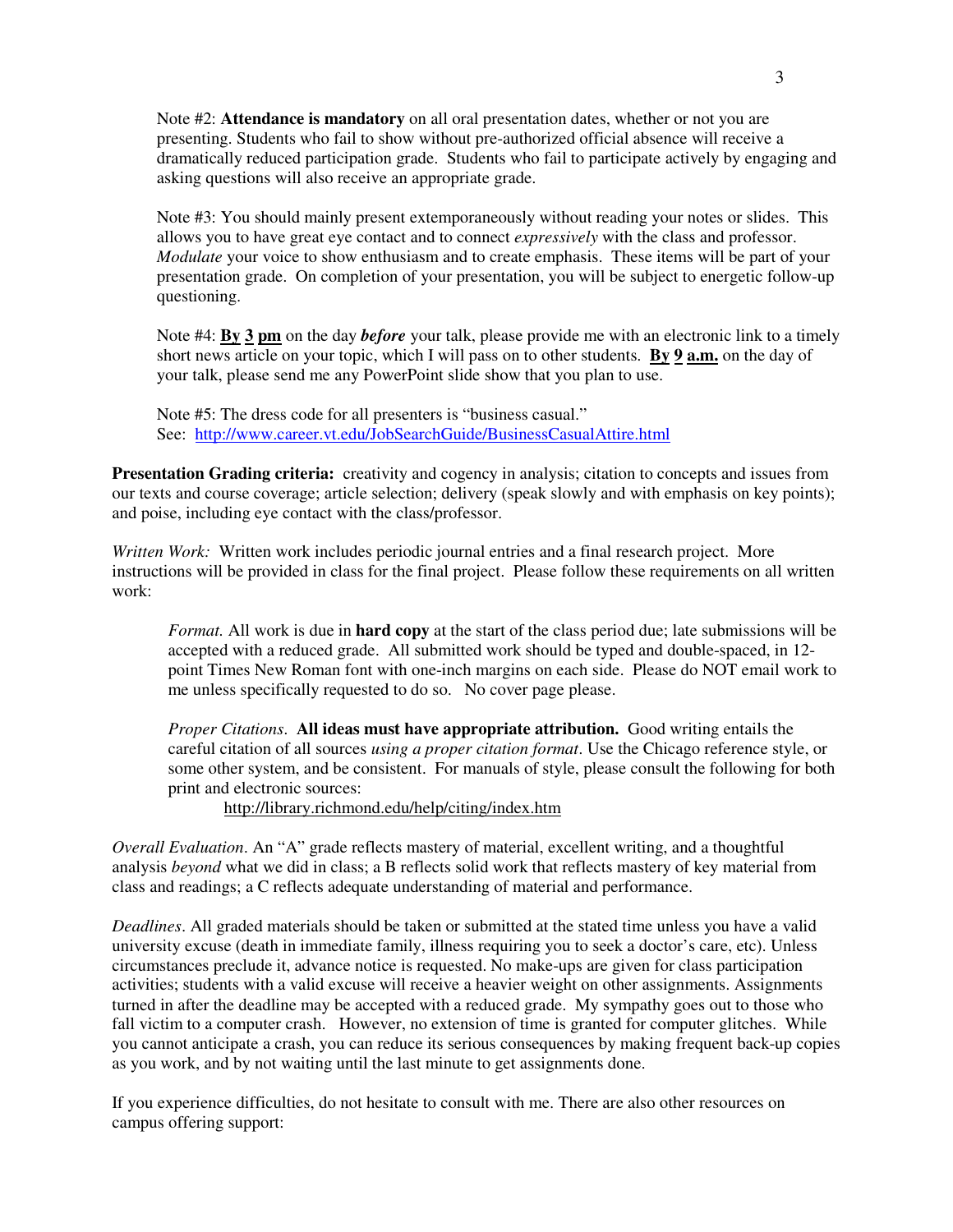# **ACADEMIC SERVICES ON CAMPUS**

**Writing Center (http://writing.richmond.edu/).** A Writing Center Consultant will return annotated rough drafts to students in a timely manner (i.e. within one week). Schedule any meetings well ahead of time and provide drafts 48 hours before your meeting.

**Library Liaisons.** Our Library Liaison is Lit Maxwell, lmaxwell@richmond.edu. He will provide you with research support this semester.

**Speech Center** (http://speech.richmond.edu or 289-8814): Assists with preparation and practice in the pursuit of excellence in public expression. Recording, playback, coaching and critique sessions offered by teams of student consultants.

**Academic Skills Center** (http://asc.richmond.edu or 289-8626) helps students assess their academic strengths and weaknesses; hone their academic skills through teaching effective test preparation, critical reading and thinking, information processing, concentration, and related techniques; and work on specific subject areas (e.g., calculus, chemistry, accounting, etc.).

**Career Development Center** (http://cdc.richmond.edu/ or 289-8141) can assist you in exploring your interests and abilities, choosing a major, connecting with internships and learning experiences, investigating graduate and professional school options, and landing your first job.

**Counseling and Psychological Services** (289-8119) assists students in meeting academic, personal, or emotional challenges. Services include assessment, short-term counseling and psychotherapy, crisis intervention and related services.

# **TOPICS AND READINGS**

**Assignments are subject to change** depending on class progress. All changes will be announced at the beginning of class, so please plan to arrive on time and be alert for announcements. You are responsible for any announcements that you may miss due to absence or lateness. All assignments are due at the *beginning* of the class period shown. Each day consists of one learning module.

NETFILES. Articles and slide shows used in class are stored here. To access NETFILES, click on your "Start" button, then in the search box, type in: \\Netfiles\users\j\jwight\outbox\Econ 211 This will locate NETFILES if you are on a networked computer. On a Mac, click "Go" then "Connect to Server." Enter "smb://netfiles/Users/j/jwight". Click "Connect"; if Prompted enter your NetID and password. For access problems please contact the computer help desk.

| Day | Date                                                                 | <b>Assignments</b>                                                                                                                                                                                                          |  |
|-----|----------------------------------------------------------------------|-----------------------------------------------------------------------------------------------------------------------------------------------------------------------------------------------------------------------------|--|
|     | <b>Part I – Introduction to Economic Models and Welfare Analysis</b> |                                                                                                                                                                                                                             |  |
| 1   | Tues.<br>Aug 23                                                      | Introduction: Overview of the Course<br>Wight, Ch 1 "Why Ethics Matters"<br>a)<br>Wight, Ch 2, "Getting Started"<br>b)<br>Please fill out this short questionnaire at:<br>http://tinyurl.com/Econ-233-Student-Questionnaire |  |
| 2   | Thurs.                                                               | The Role of Ethics in Science: Facts, Theories, and Values                                                                                                                                                                  |  |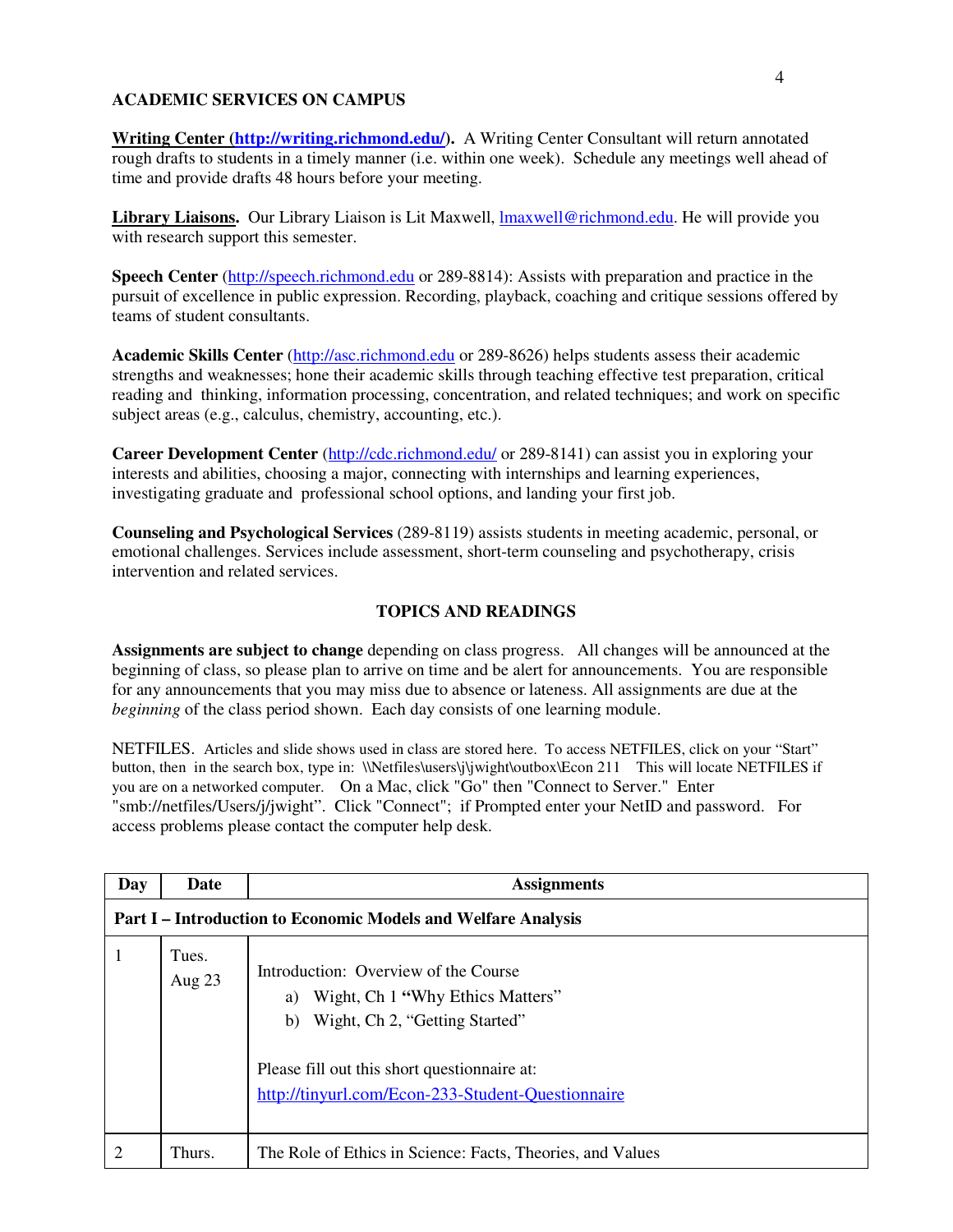|   |                  | 5                                                                                                                                                                                                                                                                                                                                                                                                                                                                                                                                                                                                                                                                                                                                                                                                                                                                                                                                                                                                                                                                            |
|---|------------------|------------------------------------------------------------------------------------------------------------------------------------------------------------------------------------------------------------------------------------------------------------------------------------------------------------------------------------------------------------------------------------------------------------------------------------------------------------------------------------------------------------------------------------------------------------------------------------------------------------------------------------------------------------------------------------------------------------------------------------------------------------------------------------------------------------------------------------------------------------------------------------------------------------------------------------------------------------------------------------------------------------------------------------------------------------------------------|
|   | Aug 25           | a) Heilbroner, "Schumpeter's Vision"<br>b) Henry Skolimowski, "Knowledge and Values," Ecologist (1975)<br>c) Thomas Kuhn, "Revolutions as Changes of World View," in The Structure of<br>Scientific Revolutions, excerpts from ch 10. For an overview of Kuhn's model see:<br>http://www.des.emory.edu/mfp/Kuhn.html<br>See questions for review at end and be prepared to discuss in class.                                                                                                                                                                                                                                                                                                                                                                                                                                                                                                                                                                                                                                                                                 |
| 3 | Tues.<br>Aug 30  | a) Wight, "The Scientific Process"<br>b) Wight, "Statistical and Economic Inferences"<br>c) McCullough, McGeary, and Harrison, "Do Economics Journal Archives Promote<br>Replicable Research?" (2008)<br>d) David Warsh, "A Normal Professor" at:<br>http://www.economicprincipals.com/issues/2008.06.01/320.html<br>(Article about professional misconduct within the economics profession. If you can,<br>also see the movie <i>Inside Job</i> , which alleges that prominent professors of economics<br>mislead the public.)<br>e) Listen to this interview with George DeMartino, author of <i>The Economist's</i><br>Oath: On the Need for and Content of Professional Economic Ethics at<br>http://www.economist.com/blogs/multimedia/2011/01/george_demartino_econo<br>mic_ethics<br>Find and print out another example of scientific or academic misconduct.<br><b>Journal #1:</b> Is there a strict separation between facts and values? Between positive<br>and normative economics? Relate your answer to the readings from this session and<br>the previous one. |
| 4 | Thurs.<br>Sept 1 | <b>Ethical Frameworks</b><br>Wight, Ch 3, "Consequences"                                                                                                                                                                                                                                                                                                                                                                                                                                                                                                                                                                                                                                                                                                                                                                                                                                                                                                                                                                                                                     |
| 5 | Tues.<br>Sept 6  | Wight, Ch 4, "Duties and Virtues"<br>Journal #2: Write a personal reflection on the three ethical frameworks covered in the<br>last two classes. Did your parents socialize you to follow duties/rules, virtues, or<br>consequences? Or, some combination of these (most likely)? If a combination, how<br>were you to know which to choose? How has your moral outlook evolved over time in<br>interaction with your peers, media, etc.? How do your views compare to those of<br>Boulding in the reading above? Explain.                                                                                                                                                                                                                                                                                                                                                                                                                                                                                                                                                   |
| 6 | Thurs.<br>Sept 8 | The Welfare Interpretations of Market Equilibrium<br>Please read this material in preparation for the quiz on Day 7.<br>Wight, Ch 5, "Welfare and Efficiency"<br>a)<br>Wight, "Review of Market Prices" (handout)<br>b)<br>Please turn in the answers to Question #6 on the last page of the handout.<br>$\mathbf{c}$ )                                                                                                                                                                                                                                                                                                                                                                                                                                                                                                                                                                                                                                                                                                                                                      |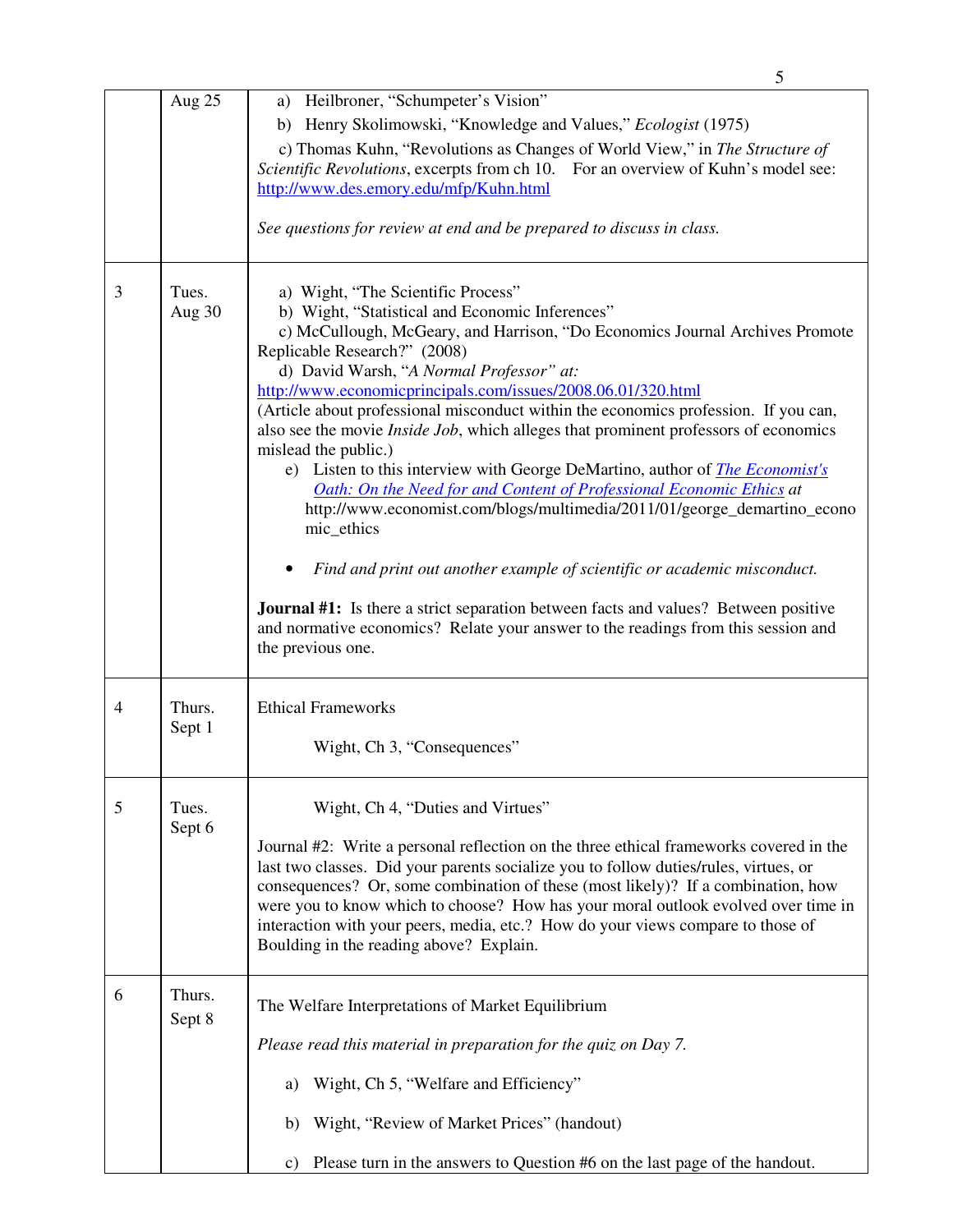|                |                   | 6                                                                                                                                                                                                                                                                                                                                                                                                                                                                |
|----------------|-------------------|------------------------------------------------------------------------------------------------------------------------------------------------------------------------------------------------------------------------------------------------------------------------------------------------------------------------------------------------------------------------------------------------------------------------------------------------------------------|
|                |                   |                                                                                                                                                                                                                                                                                                                                                                                                                                                                  |
| $\overline{7}$ | Tues.<br>Sept 13  | QUIZ (covers days 4-6)<br>Wight, "The Diamond-Water Paradox" (handout)                                                                                                                                                                                                                                                                                                                                                                                           |
| 8              | Thurs.<br>Sept 15 | Wight, Ch 6, "Pareto Efficiency and Cost-Benefit Analysis"                                                                                                                                                                                                                                                                                                                                                                                                       |
|                |                   | Richard A. Posner, "Utilitarianism, Economics, and Legal Theory," 8<br>Journal of Legal Studies 103 (1979), 103-140.                                                                                                                                                                                                                                                                                                                                             |
|                |                   | Questions on Posner: How does Posner see the economic view as distinct from the<br>utilitarian view? How does Posner ultimately defend wealth maximization as a<br>moral view? What is the basis of Stringham's critique?                                                                                                                                                                                                                                        |
| 9              | Tues.<br>Sept 20  | Wight, Ch 7, "Critiques of Welfare Theory"                                                                                                                                                                                                                                                                                                                                                                                                                       |
|                |                   | Edward Stringham, "Kaldor-Hicks Efficiency and the Problem of Central<br>Planning," The Quarterly Journal of Austrian Economics Vol. 4, No. 2<br>(Summer 2001): 41-50                                                                                                                                                                                                                                                                                            |
| 10             | Thurs.<br>Sept 22 | The Moral Limits of Markets – Pt I                                                                                                                                                                                                                                                                                                                                                                                                                               |
|                |                   | Wight, "Chapter 8: Moral Limits to Markets"<br>a)                                                                                                                                                                                                                                                                                                                                                                                                                |
|                |                   | Michael Sandel, "What Money Can't Buy: The Moral Limits of Markets"<br>b)                                                                                                                                                                                                                                                                                                                                                                                        |
|                |                   | c) Optional: Spoof of concern for moral limits:<br>http://www.theonion.com/video/report-baby-skull-jewelry-may-be-linked-to-<br>violenc, 14402/                                                                                                                                                                                                                                                                                                                  |
|                |                   | <b>Journal #3:</b> How would Sandel analyze ONE of the following issues: <i>buying votes</i> ,<br>buying grades, buying wives or husbands, buying college tuition to avoid the military<br>draft, OR, pick your own relevant topic not covered by Sandel. Contrast Sandel's view<br>with the market view. Do monetary incentives corrupt certain intrinsic values? Do you<br>agree or disagree with Sandel and why? (2 pages with relevant citations, as always) |
| 11             | Tues.<br>Sept 27  | Catch-Up Day and Review for Midterm                                                                                                                                                                                                                                                                                                                                                                                                                              |
|                |                   | Kenneth Boulding, "Economics as a Moral Science"                                                                                                                                                                                                                                                                                                                                                                                                                 |
| 12             | Thurs.<br>Sept 29 | Midterm Exam (Exam runs from 10:30-12:30 pm.) Please mark your calendars<br>or reschedule with professor.                                                                                                                                                                                                                                                                                                                                                        |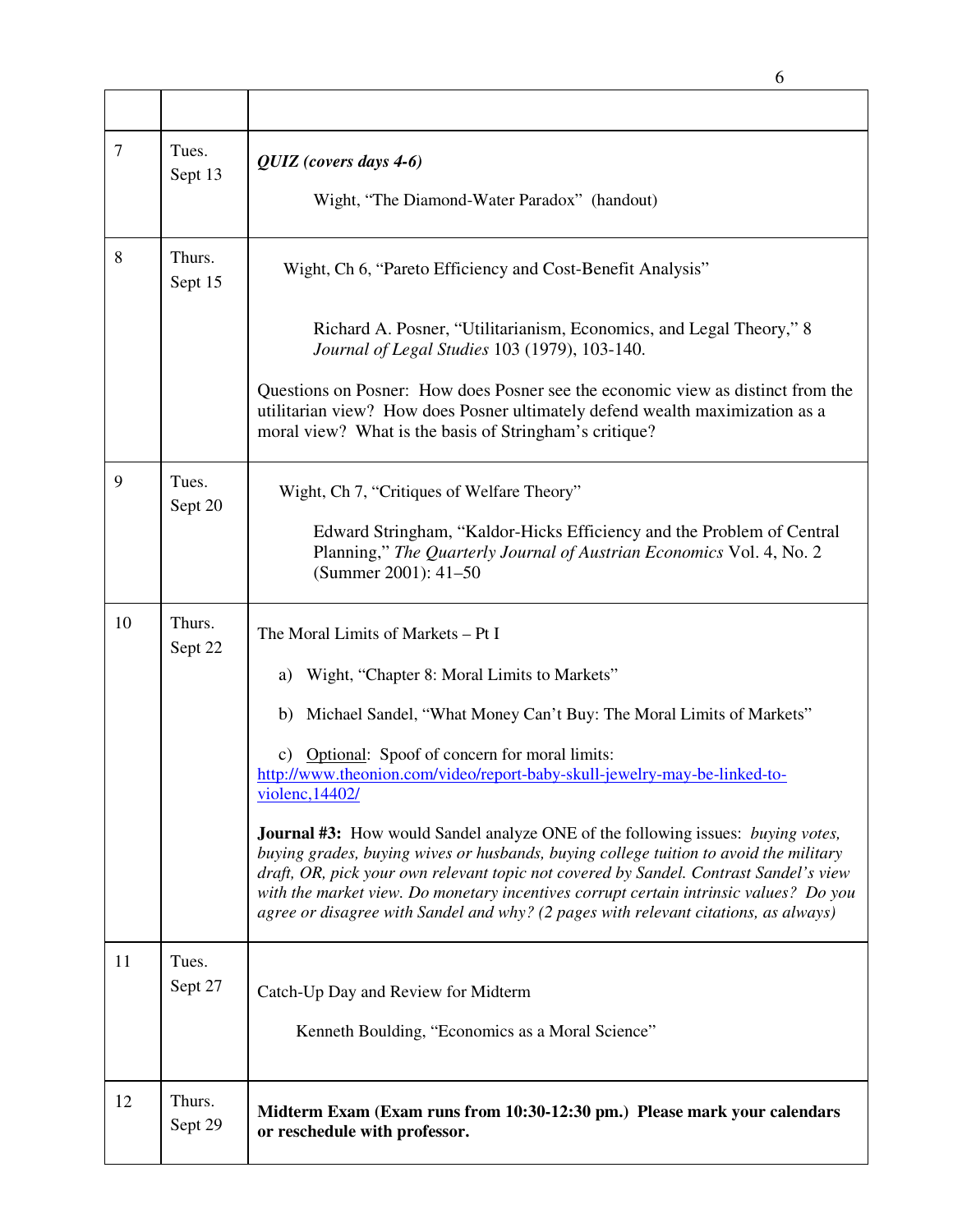| 13 | Tues.<br>Oct 4  | Case Study: Kidney Markets<br>a) Becker and Elias, "Introducing Incentives in the Market for Live and Cadavderic<br>Organ Donations"<br>b) Howard, "Producing Organ Donors"<br>Read and respond to the assignment "Should a Market for Transplant Organs Be<br>Allowed?"                                                                                                                                                                                                                                                                                                                                                                                       |
|----|-----------------|----------------------------------------------------------------------------------------------------------------------------------------------------------------------------------------------------------------------------------------------------------------------------------------------------------------------------------------------------------------------------------------------------------------------------------------------------------------------------------------------------------------------------------------------------------------------------------------------------------------------------------------------------------------|
| 14 | Thurs.<br>Oct 6 | Case Study: Kidney Market (con't)<br>a) Wight, "The Ethics of a Legal Market in Kidneys"<br>b) Scheper-Hughes, "The End of the Body"<br>c) Catholic News Agency, "Pope Condemns Organ Transplants"<br>d) Campbell, "No Such Thing as Ethical Organ Market"<br>e) Thaler and Sunstein, "How to Increase Organ Donations"<br>f) Etzioni, "Organ Donation: A Communitarian Approach"<br><b>Journal #4:</b> Write a position paper (2 pages) for your Senator on whether to support or<br>not a bill to allow the trading of organs. In your report, reflect on the strengths and<br>weaknesses of the various types of moral frameworks that relate to this case. |
|    | Tues.<br>Oct 11 | <b>FALL BREAK</b>                                                                                                                                                                                                                                                                                                                                                                                                                                                                                                                                                                                                                                              |

| 15 | Thurs.<br>Oct 13 | The Moral Limits of Markets – Pt. II<br>a) Paul Heyne, "Moral Criticisms of Markets"<br>b) Start work on your term paper proposal. |
|----|------------------|------------------------------------------------------------------------------------------------------------------------------------|
|    | Oct $14$ -<br>15 | EXTRA CREDIT: ATTEND ONE OR TWO SESSIONS OF THE PPEL<br>CONFERENCE, WRITE UP YOUR EXPERIENCE IN A JOURNAL REFLECTION.              |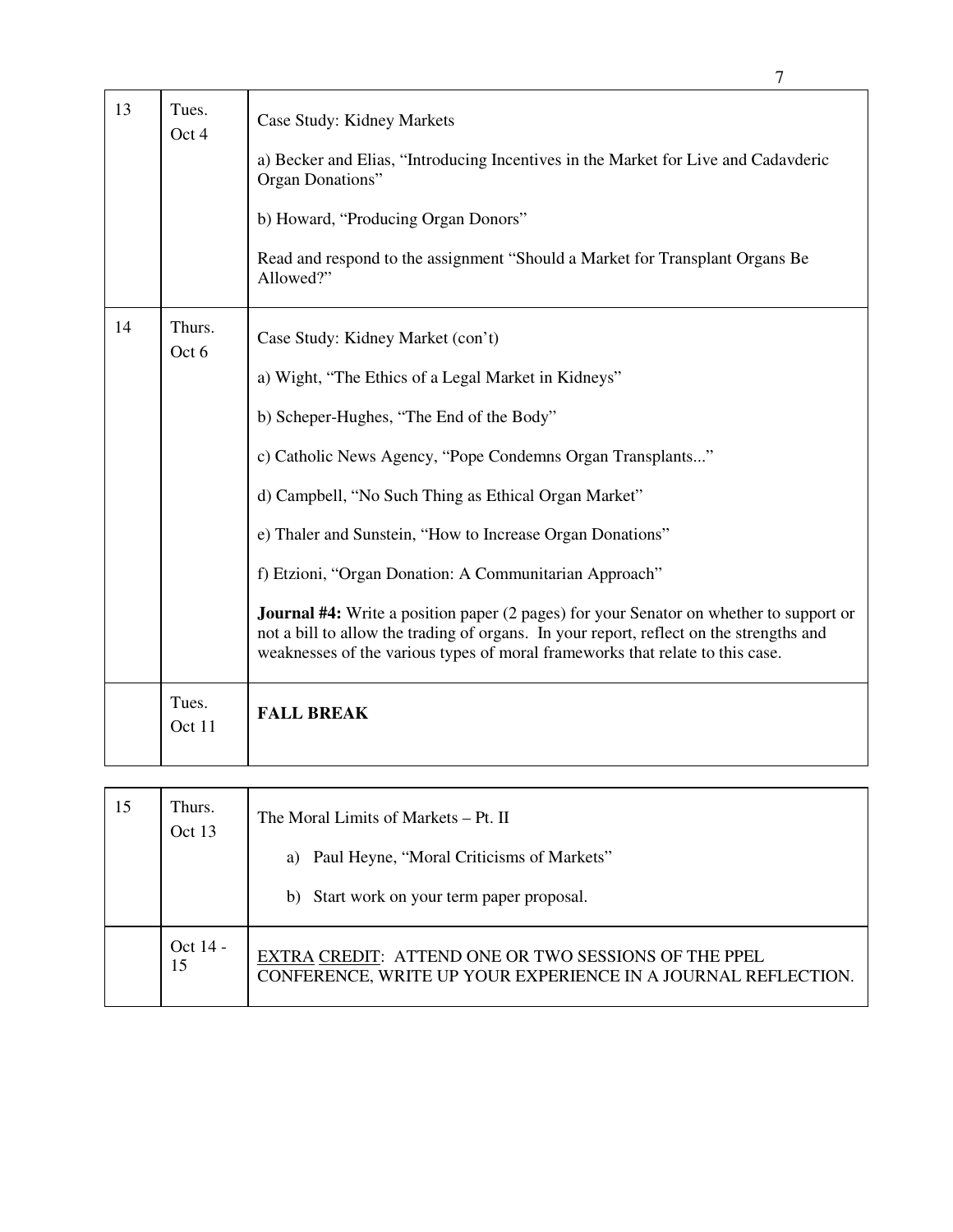| 16 | Tues.<br>Oct 18            | TURN IN A PROSPECTUS OF YOUR TERM PAPER (This is a graded<br>assignment):<br>One-page overview that a) describes the topic; b) discusses its importance; and<br>a)<br>c) outlines the relevant moral theories.<br>One-page bibliography of materials. Choose high-quality academic journals,<br>b)<br>books, and reputable web information.<br>Attach a short news article on your subject.<br>c)                                                                                                                                    |
|----|----------------------------|--------------------------------------------------------------------------------------------------------------------------------------------------------------------------------------------------------------------------------------------------------------------------------------------------------------------------------------------------------------------------------------------------------------------------------------------------------------------------------------------------------------------------------------|
| 17 | Thurs.<br>Oct 20           | Self-Interest, Altruism, and Reciprocity<br>Richard Thaler, "Anomalies: The Ultimatum Game"<br>a)<br>Frank, Gilovich, and Regan, "Does Studying Economics Inhibit Cooperation?"<br>b)<br><b>Short Quiz</b> on these readings.                                                                                                                                                                                                                                                                                                        |
| 18 | Tues.<br>Oct 25            | Adam Smith's Moral Theory (Day 1)<br>Jonathan Wight, "Introduction"<br>a)<br>Adam Smith, <i>The Theory of Moral Sentiments</i> , Liberty Fund Edition, pp. 9-26<br>b)<br>Write out answers to the questions following the Introduction.                                                                                                                                                                                                                                                                                              |
| 19 | Thurs.<br>Oct 27           | Adam Smith Moral Theory (Day 2)<br>Adam Smith, TMS 212-217 and 262-264 and 314-320.<br>a)                                                                                                                                                                                                                                                                                                                                                                                                                                            |
| 20 | Tues.<br>Nov 1             | Adam Smith Moral Theory (Day 3)<br>Jonathan Wight, "The Treatment of Smith's Invisible Hand"<br>a)<br>b) "Adam Smith and Financial Market Regulation"<br><b>Journal #5:</b> Find a recent article about the financial collapse on Wall Street that uses<br>the phrase "invisible hand." Does this use of the term fit with what Adam Smith<br>intended? Why or why not? Attach a copy of the news article with your journal.                                                                                                         |
| 21 | Thurs.<br>Nov <sub>3</sub> | Ethics and Social Responsibility of Business<br>Milton Friedman, "The Social Responsibility of Business is to Increase Its<br>a)<br>Profits," (1970)<br>b) John Mackay, "Rethinking the Social Responsibility of Business: Putting<br>Customers Ahead of Investors" (2005)<br>c) Barry Schwartz, 20 minute video: "The Real Crisis?—We Stopped Being<br>Wise" video found at<br>http://www.ted.com/talks/barry_schwartz_on_our_loss_of_wisdom.html<br><b>Journal #6:</b> What ethical framework does Schwartz endorse and why? Would |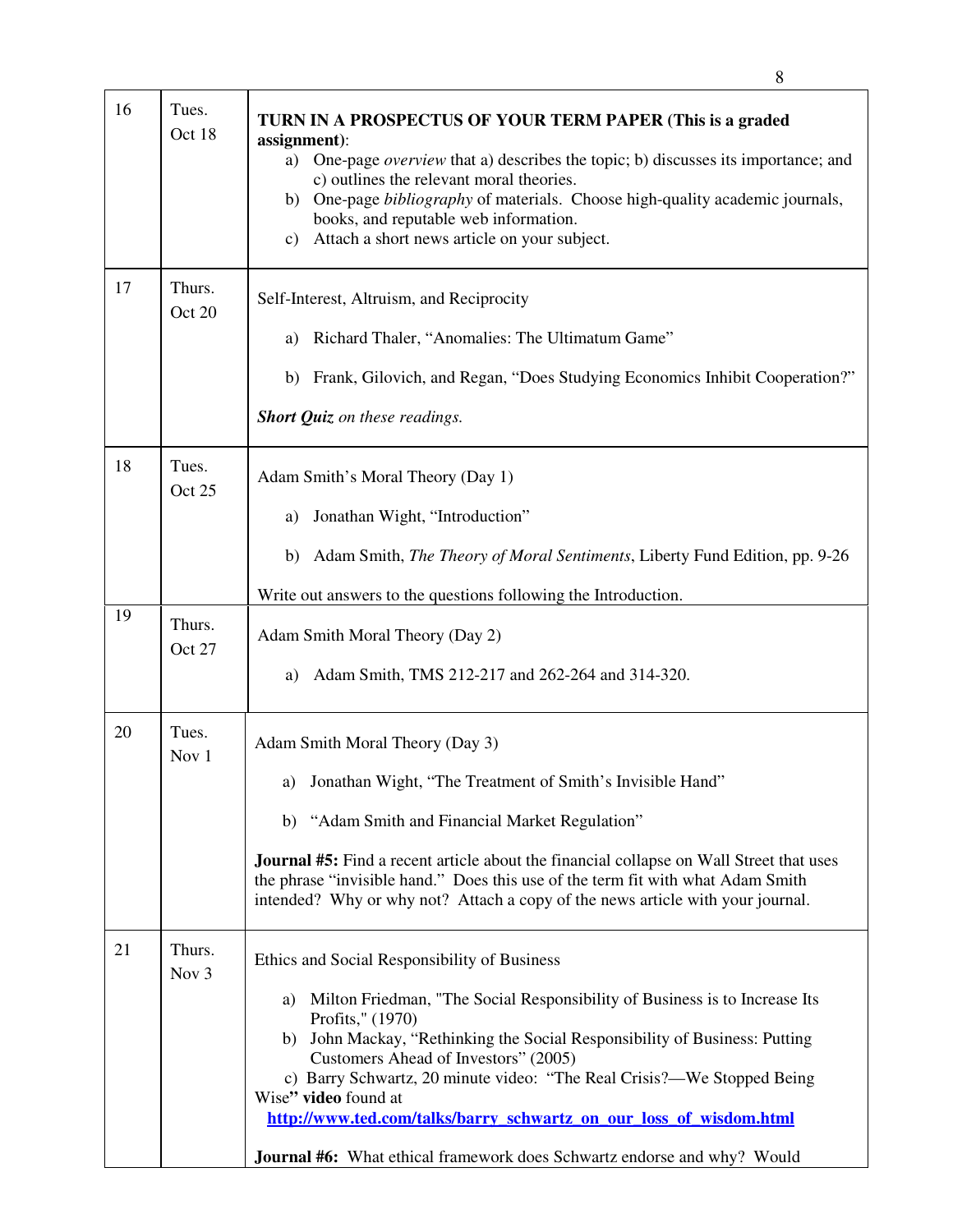|    |                         | 9                                                                                                                                                                                                                                                                                                                                                                                                                                                                                                                                                                                                                                                                                                               |
|----|-------------------------|-----------------------------------------------------------------------------------------------------------------------------------------------------------------------------------------------------------------------------------------------------------------------------------------------------------------------------------------------------------------------------------------------------------------------------------------------------------------------------------------------------------------------------------------------------------------------------------------------------------------------------------------------------------------------------------------------------------------|
|    |                         | Schwartz more closely align his views with Adam Smith, Milton Friedman, Michael<br>Sandel or John Mackay and why? Explain. Do you agree or disagree with Schwartz?                                                                                                                                                                                                                                                                                                                                                                                                                                                                                                                                              |
| 22 | Tues.<br>Nov 8          | The Biological Foundation for Economics and Ethics<br>a) Video by Jeremy Rifkin: The Empathic Civilisation<br>http://www.youtube.com/watch?v=l7AWnfFRc7g&feature=youtube_gda<br>b) Video by Matt Ridley: Evolution, Economics, and "Ideas Having Sex"<br>http://www.youtube.com/watch?v=X2dHFaclpv4<br>c) Wight, "Adam Smith on Instincts, Affection, and Informal Learning: Proximate<br>Mechanisms in Multilevel Selection" (excerpt)<br><b>Journal #7:</b> What thesis does each author present? How is the thesis supported (or not<br>supported) by the work of Adam Smith? What is the relevance of evolutionary biology<br>and psychology to the working of markets? (Relate this to previous readings.) |
| 23 | Thurs.<br>Nov $10$      | Paul Zak, "Values and Value: Moral Economics," in Paul J. Zak, ed., Moral Markets:<br>The Critical Role of Values in the Economy (Princeton, 2008)<br>Charles Darwin, The Descent of Man (excerpt)<br>Paul Bloom, "The Moral Life of Babies"<br>Prepare for your oral presentations.                                                                                                                                                                                                                                                                                                                                                                                                                            |
| 24 | Tues.<br>Nov $15$       | <b>Oral presentations</b>                                                                                                                                                                                                                                                                                                                                                                                                                                                                                                                                                                                                                                                                                       |
| 25 | Thurs.<br>Nov 17        | <b>Oral presentations</b>                                                                                                                                                                                                                                                                                                                                                                                                                                                                                                                                                                                                                                                                                       |
| 26 | Tues.<br><b>Nov 22</b>  | <b>Oral presentations</b>                                                                                                                                                                                                                                                                                                                                                                                                                                                                                                                                                                                                                                                                                       |
|    | Thurs.<br><b>Nov 24</b> | Thanksgiving - Have a nice break.                                                                                                                                                                                                                                                                                                                                                                                                                                                                                                                                                                                                                                                                               |
| 27 | Thurs.<br><b>Nov 29</b> | <b>Oral presentations</b>                                                                                                                                                                                                                                                                                                                                                                                                                                                                                                                                                                                                                                                                                       |
| 28 | Thurs.<br>Dec 1         | <b>Oral presentations</b><br>Course wrap-up and class evaluation.                                                                                                                                                                                                                                                                                                                                                                                                                                                                                                                                                                                                                                               |